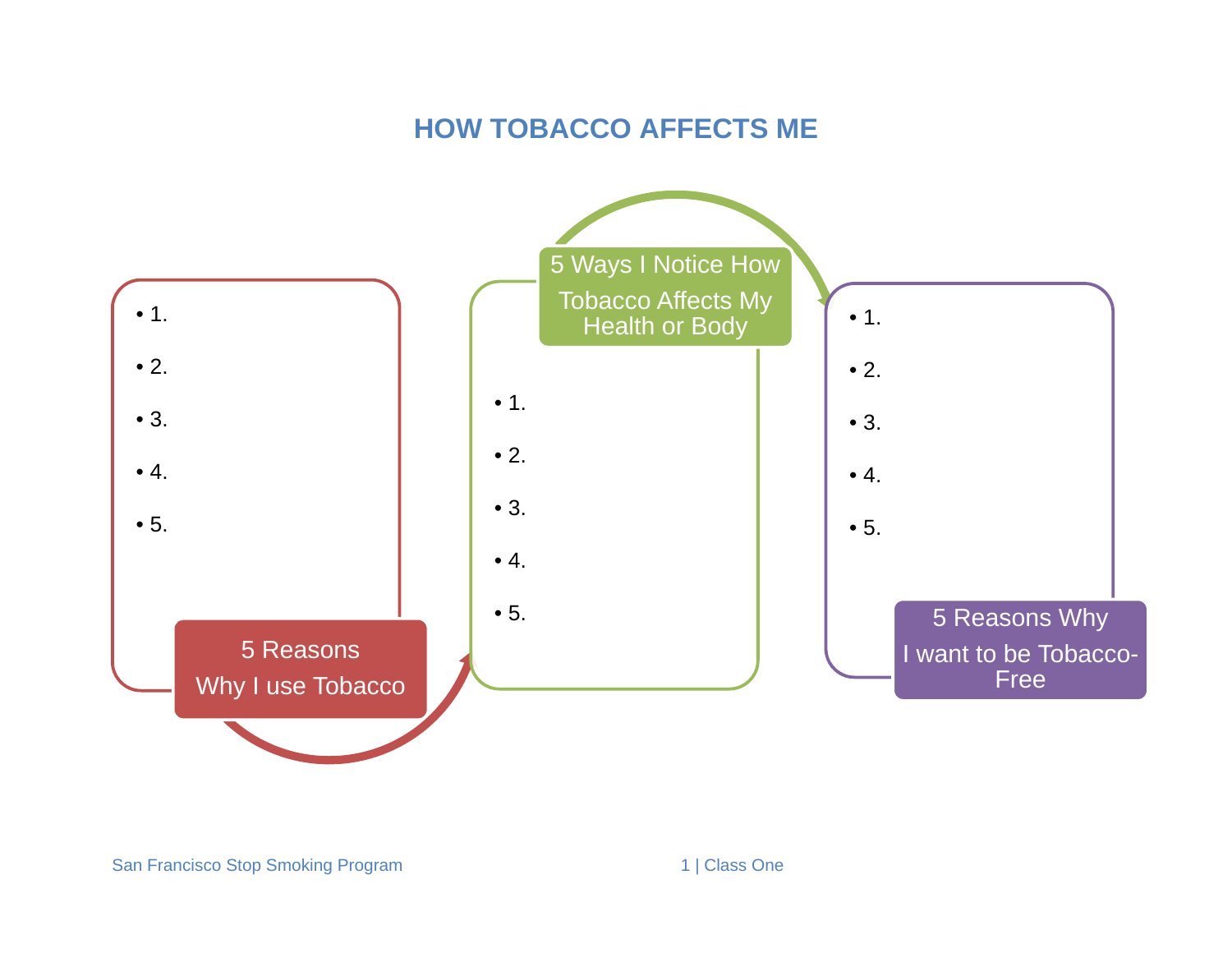## **WHY I WANT TO BE TOBACCO-FREE**

**List your reasons for becoming tobacco-free. Add to this list later when you think of new benefits. Be as specific as possible.**

1. 2. 3. 4. 5. 6. 7. 8. 9. 10.

### **If I didn't smoke, I could…**

| 1.  |  |
|-----|--|
| 2.  |  |
| 3.  |  |
| 4.  |  |
| 5.  |  |
| 6.  |  |
| 7.  |  |
| 8.  |  |
| 9.  |  |
| 10. |  |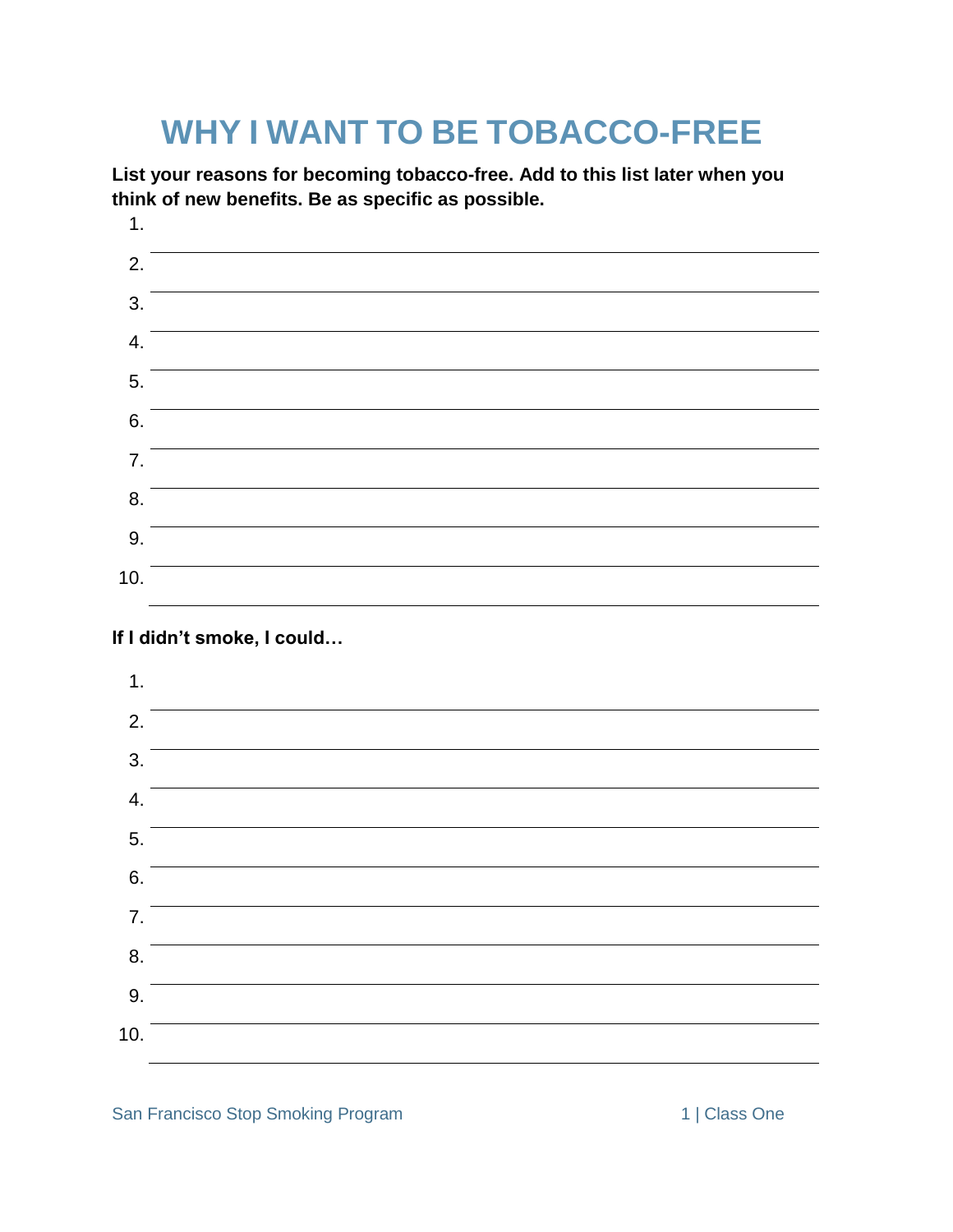## **WHAT AM I SMOKING/VAPING?**

### **What's in a cigarette?**

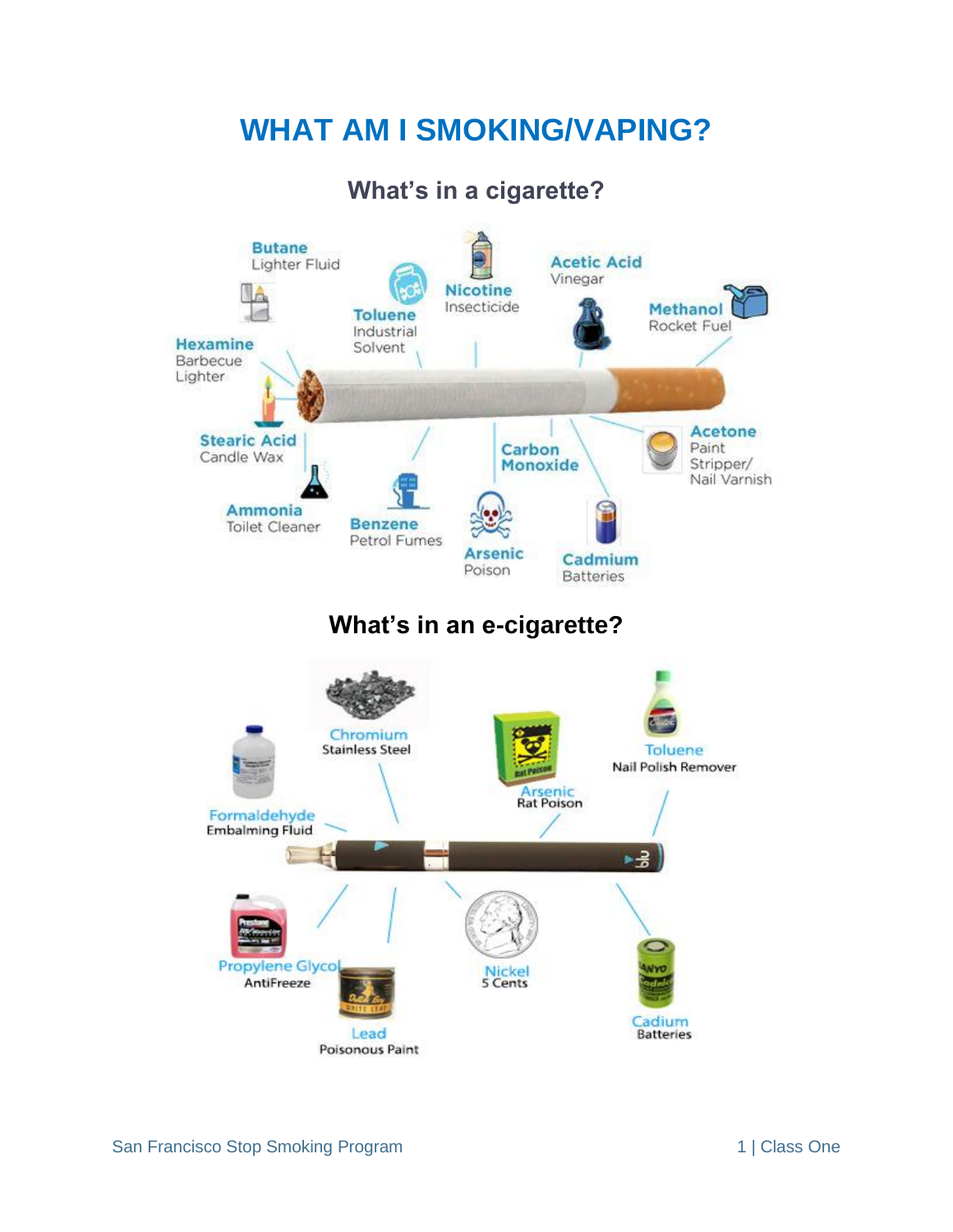# **HOW MUCH DOES SMOKING COST YOU?**

Amount of Money Spent on Cigarettes @ \$9.50 per pack



| Number of<br><b>Cigarettes</b><br><b>Smoked</b><br>per Day | <b>Per Day</b> | <b>Per Month</b> | <b>Per Year</b> | <b>10 Years</b> | <b>20 Years</b> | <b>30 Years</b> | <b>40 Years</b> |
|------------------------------------------------------------|----------------|------------------|-----------------|-----------------|-----------------|-----------------|-----------------|
| 10                                                         | \$4.75         | \$142.50         | \$1,733.75      | \$17,337.50     | \$34,675.00     | \$52,012.50     | \$69,350.00     |
| 20                                                         | \$9.50         | \$285.00         | \$3,467.50      | \$34,675.00     | \$69,350.00     | \$104,025.00    | \$138,700.00    |
| 30                                                         | \$14.25        | \$427.50         | \$5,201.25      | \$52,012.50     | \$104,025.00    | \$156,037.50    | \$208,050.00    |
| 40                                                         | \$19.00        | \$570.00         | \$6,935.00      | \$69,350.00     | \$138,700.00    | \$208,050.00    | \$277,400.00    |
| 50                                                         | \$23.75        | \$712.50         | \$8,668.75      | \$86,687.50     | \$173,375.00    | \$260,062.50    | \$346,750.00    |
| 60                                                         | \$28.50        | \$855.00         | \$10,402.50     | \$104,025.00    | \$208,050.00    | \$312,075.00    | \$416,100.00    |

**What can I do with this \$?**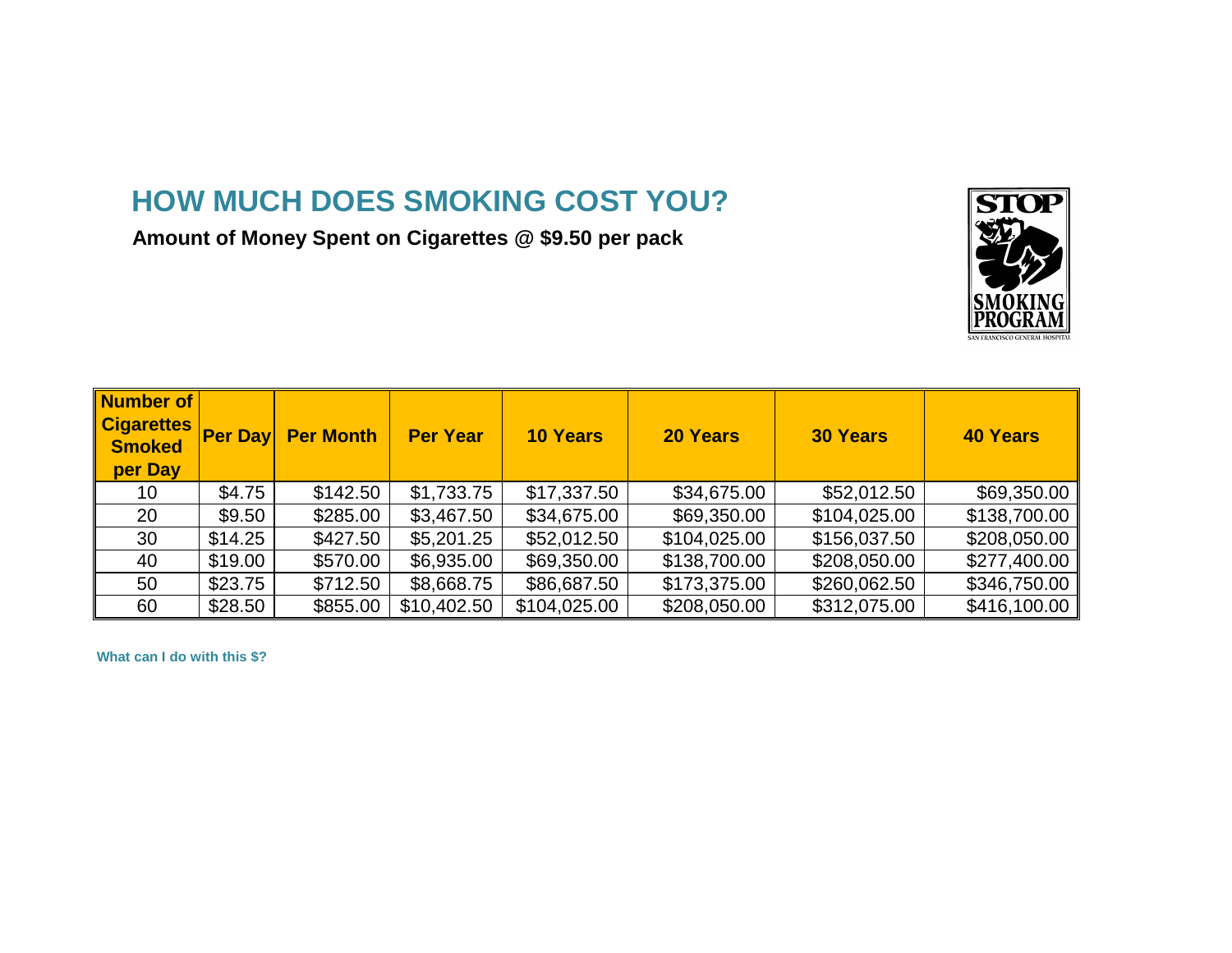### **HOW TO GET THROUGH THE ROUGH SPOTS**

Take it one day at a time. Remember that these rough spots will pass and are proof that your body is adjusting to being tobacco-free. The truth is your body is healing everyday. Don't give up! YOU WILL FEEL BETTER SOON! You can do it!

|                                            | <b>Symptom</b>                        | <b>Action</b>                                                                                                                                                                                                                                      |
|--------------------------------------------|---------------------------------------|----------------------------------------------------------------------------------------------------------------------------------------------------------------------------------------------------------------------------------------------------|
|                                            | Boredom/<br><b>Restlessness</b>       | Give your hands something to do. Bounce a ball, squeeze a stress ball, do puzzles, twist paper clips, practice knitting, snap<br>rubber bands, play electronic games, doodle, play cards. Take something with you to stay busy throughout the day. |
| 铰                                          | Constipation, gas,<br>stomach cramps  | Eat lots of fruits and veggies (aim for 5-6 half cup servings per day), granola bars, whole-grain crackers, raisins and prunes<br>etc. Avoid processed foods and white flour products, and be sure to drink enough water6-8 glasses per day        |
|                                            | Coughing more than<br>usual           | It's normal to cough more this happens to about 20% of all ex-smokers and it will decrease as your lungs get back to a<br>healthy state. Try cough drops, hard candy, and drink lots of water.                                                     |
|                                            | Coughing up black<br>junk             | Don't freak out! This happens to some people. Your body is getting rid of the toxins. It won't last long and you will feel<br>better. See above solution.                                                                                          |
| $\mathbf{e}_{\mathbf{x}_0}^{\mathbf{x}_1}$ | <b>Dizziness</b>                      | Take care to move more slowly and carefully. Avoid sudden movements. Get out of a chair or the bathtub slowly.                                                                                                                                     |
| દર્                                        | Dry mouth, sore<br>throat, nasal drip | Drink cold water, fruit juice, green tea, chew gum or eat hard candy.                                                                                                                                                                              |
| $\frac{z^2z}{z^2}$                         | Fatigue                               | Take short naps or meditate. Try to get at least 8 hours of uninterrupted sleep at night. It is normal to want more sleep for a<br>while until your energy returns.                                                                                |
| 88                                         | Headaches                             | Lie down in dim light with a cold compress on your head. Deep breaths. Make sure you are drinking enough water.                                                                                                                                    |
| $\mathbb{C}$                               | Hunger or cravings                    | Nibble on healthy snacks. Watch portion sizes. You don't want to turn your nicotine addiction into a snack addiction. Limit<br>your snacking to times when you know your body needs nutrition.                                                     |
| $\frac{1}{2}$                              | Insomnia                              | This typically lasts about two weeks. Avoid caffeine in the afternoon. Develop a new night time routine to help you relax and<br>fall asleep: try a warm bath, or relaxing music. Make sure you are getting enough exercise during the day.        |
| $\mathbf{R}$                               | Irritability or anxiety               | Practice deep breathing, take a walk. Talk it out with a friend.                                                                                                                                                                                   |
| $\stackrel{\cdot}{\oplus}$                 | Lack of concentration                 | Organize your days and commitments to minimize stress, especially during the first two weeks. Make lists to keep on track.<br>Schedule breaks throughout the day. Take three deep breathing breaks every day. Reward yourself.                     |